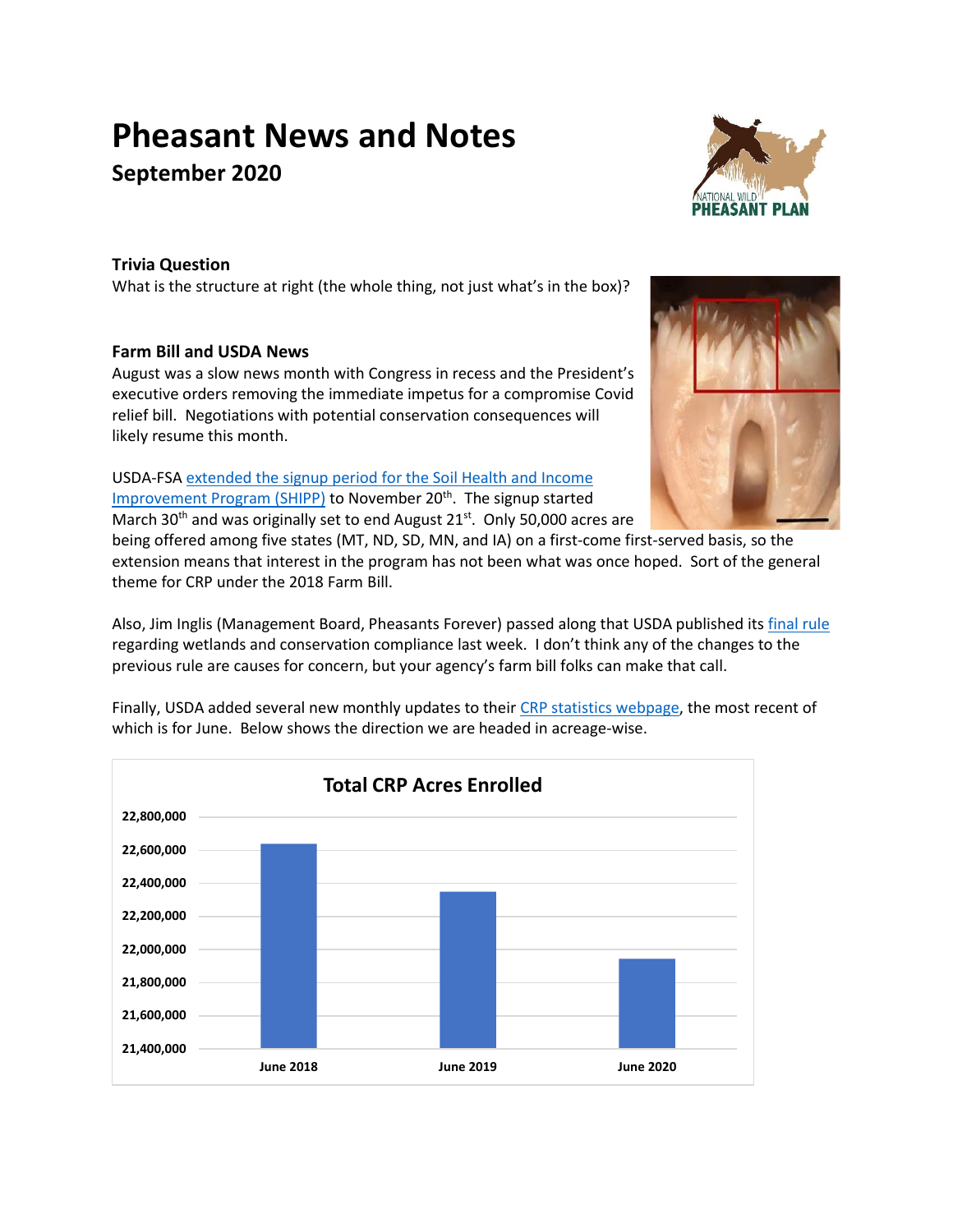## **Notes from Around the Pheasant Range**

The 2020 pheasant hunting forecasts are starting to trickle in. States like [Nebraska](http://outdoornebraska.gov/wp-content/uploads/formidable/5/2020-JULY-RMCS-REPORT.pdf) and (now) South [Dakota](https://gfp.sd.gov/userdocs/docs/2020_Ringneck_Outlook2.pdf) that don't use August roadside survey results in their forecasts already have them available, and states that do will have theirs available soon. We will be able to see at the end of the month if any regional trends emerge.

Thanks to invitations from Jeff Prendergast (Technical Committee, Kansas) and Travis Runia (Technical Committee, South Dakota), several of us attended two recent graduate defense webinars involving pheasant studies. Alixandra Godar defended her work on pheasant use of cover crops at Kansas State, and Michael Sundall defended his study of neonicotinoid effects on pheasants at South Dakota State. Regarding the latter, Sundall showed that pheasants generally avoided eating neonic-treated seeds (corn) when given a choice, but some wild hens were found to have ingested treated seeds and had elevated neonic concentrations in their livers. In a captive experimental setting, hens fed high numbers of treated seeds had lower survival, nest initiation, and chick survival. In the other study, Godar found that CRP was the most selected cover type by radio-tagged hens across all (spring and summer) time periods, but ag fields with cover crops were also selected by brood-rearing hens. Models suggested the availability cover crops may lead to higher population growth rates, but overall rates of hen survival and nest success were low compared to other studies. Both [Sundall'](https://openprairie.sdstate.edu/cgi/viewcontent.cgi?article=5149&context=etd)s thesis and Godar's diss[ertation](https://krex.k-state.edu/dspace/bitstream/handle/2097/40838/AlixandraGodar2020.pdf?sequence=1) are now final and available online.

I recently "attended" the National R3 Symposium. The whole thing was recorded if you are interested in the details, but here are a few of my notes:

- Thirty-four percent of total consumers are spending more time outdoors due to Covid-19
- According to the National Shooting Sports Foundation, gun sales from January to July hit a record 12.1 million, with 5 million of these to first-time gun owners. (Those sales apparently haven't [officially hit the PR fund yet,](https://wildlifemanagement.institute/outdoor-news-bulletin/august-2020/excise-tax-snapshot) though; thanks to Jeff Prendergast for the link.)
- According to the American Sportfishing Association, fishing participation is also up and equipment shortages have been common. Forty percent of fishing equipment is made in China, so Covid-related supply chain problems have caused supply to lag behind demand.
- Some agencies expect interest in hunting and other wildlife-related recreation to increase from previous levels, for the same reasons that fishing increased earlier in the year.
- AFWA is funding a multi-state grant for some MAFWA states to jointly develop a small game R3 diversity and inclusion toolkit. The toolkit will be developed and tested within 3-5 target regions in the Midwest. Women and people of color will be the focus, and work products include inclusive marketing imagery promoting small game hunting participation, social media resources in English and Spanish, and focus group research conducted by DJ Case. Results and resources will be available to all AFWA-affiliated states to use.
- Other new AFWA multi-state R3 grants include:
	- o Developing a toolkit for college-based R3 programs
	- o Helping the Archery Trade Association partner with Steve Rinella and Meateater to develop influencer-based marketing content and opportunities
	- $\circ$  Helping the National Wild Turkey Federation develop a national advertising campaign to promote hunting and shooting, including development of memorable "sticky" messages
	- o Helping fund [Partner with a Payer](https://www.fws.gov/northeast/wsfr/partner-with-a-payer.html#:~:text=Partner%20with%20a%20Payer%20is,fuel%20tax%20by%20the%20products) program activities
	- o Helping continue development of [Hunters](https://huntersconnect.org/) Connect instructional videos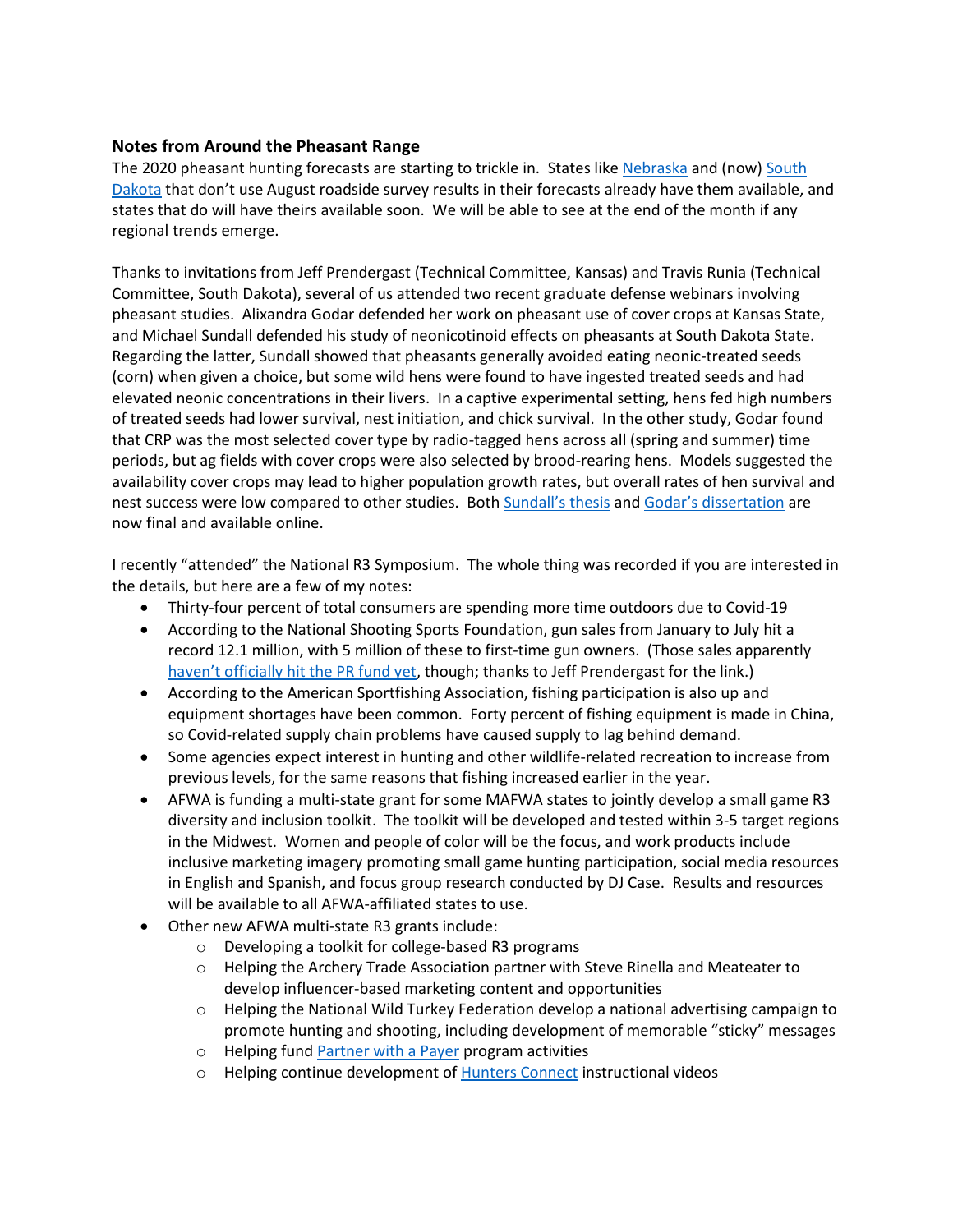- The economic activity generated by the U.S. Latinx population is greater than the GDP of India, and by itself would have the 7<sup>th</sup> largest GDP of any "country" in the world. Advertising content oriented towards Latinx communities should cover educating consumers, validating decisions, and showing partnerships with trusted companies/creators.
- Several small businesses are emerging around the country to connect landowners to hunters and other recreationists willing to pay for access. These often include some kind of membership fee for the service, as well as a web-based mapping interface to help hunters find properties.
- [The National R3 Implementation Workgroup](https://cahss.org/nationalr3implementationworkgroup/) was formed to create and implement the 2016 [National Hunting and Shooting Sports Action Plan.](https://cahss.org/national-hunting-shooting-sports-action-plan/) The Workgroup has created best management practices for developing R3-related partnerships, a marketing guide website, a [mentor program evaluation tool,](https://mentorshipselfassessment.questionpro.com/) hunting and fishing license dashboards, and most recently, a searchable [clearinghouse](https://cahss.getbynder.com/) for this and all other R3-related information and resources. Agencies and other partners are asked to download content on the clearinghouse for others to use.
- Matt Dunfee (Wildlife Management Institute), Rob Southwick (Southwick Associates), and Phil Seng (DJ Case and Associates) recently completed a study to develop recommendations about R3 mentoring programs. Among their findings:
	- o An estimated 50 million people in the U.S. who currently do not hunt or shoot have at least a moderate interest in doing so under the supervision of a mentor.
	- o Prospective students do not like the term "mentor," so program developers should replace the term with "instructor."
	- o Neither current/potential instructors nor potential students expressed a preference for interacting with individuals of any specific age or gender (cultural or ethnic preferences were not measured).
	- $\circ$  Majorities of hunters and shooters are not interested in instructing beyond what they do organically within their family and social circles. Those that *are* interested often had not done so because no one had asked.
	- $\circ$  Safety is a top priority and requirement for those wanting hunting and shooting instruction.
	- $\circ$  Providing access to areas for those learning to hunt and shoot may be one of the most effective ways to increase the amount of instruction that occurs.
	- $\circ$  "Supplying myself with meat" is the top motivation chosen by those who would like to learn to hunt with an instructor. The sustainable and local food movements provide a rich recruiting ground for potential hunters.

Interesting to see that the American Ornithological Society is changing the names of its two journals. Beginning with the first issues of 2021, *The Auk* will become *Ornithology* and *The Condor* will become *Ornithological Applications*. Both current names have been in use since the late 1800s. In other renaming news, [the McCown's longspur is now the thick](https://www.sciencemag.org/news/2020/08/reversal-ornithologists-yank-confederate-general-s-name-bird)-billed longspur, and [more changes are desired](https://www.washingtonpost.com/opinions/2020/08/04/american-bird-names-colonialism-audubon/?arc404=true)  [by some.](https://www.washingtonpost.com/opinions/2020/08/04/american-bird-names-colonialism-audubon/?arc404=true)

Finally, the following material is mainly to start a conversation with the Technical Committee members. If you are not interested in the sausage-making of trying to relate large-scale pheasant numbers to habitat quantity and quality using imperfect data for both, feel free to skip to the next section.

When not watching webinars this summer, I've been working on a prototype habitat model for the National Plan revision. The purpose of the original model in the 2013 Plan was to estimate the number of nesting habitat acres needed to produce a desired level of pheasant harvest in each state. If you haven't looked at the original model approach in a while, it would probably be a good idea to refresh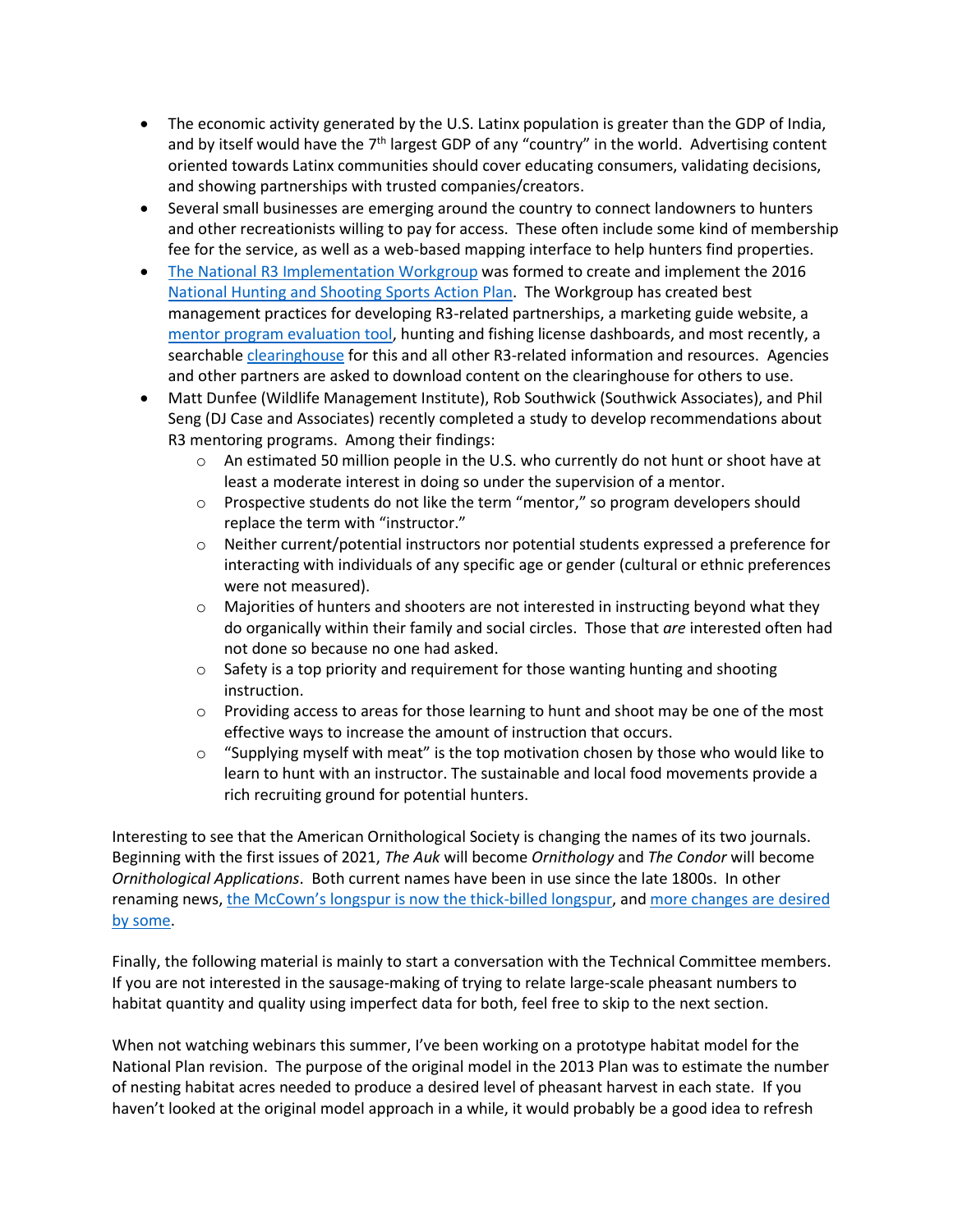your memory before moving on to the material below (in th[e National Plan,](http://nationalpheasantplan.org/wp-content/uploads/2016/12/NationalWildPheasantConservationPlan2013.pdf) see pages 6-7 for an overview, and the individual states' model inputs and results starting on page 85).

Based on previous conversations about potential improvements to the model, the two most pressing needs are accounting for 1) non-random use of habitat types for nesting, and 2) declines in harvest that are linked to the loss of both hunters and habitat. I assumed that users wanted to retain the spreadsheet approach of the original model and proceeded accordingly.

The first issue can be addressed by incorporating a use/availability selection index for each habitat type into the model. I didn't think older studies conducted prior to the advent of modern CRP would be reliably applicable to selection in today's landscapes, so I compiled all the nest site selection observations I could find that were collected during the CRP era and extracted the proportional use and availability (at the study area scale, if possible) data from each. The habitat categories in the studies didn't perfectly align with those predominately used in the Plan (i.e., pasture, alfalfa, small grains, grass hay, and CRP) so I had to make some subjective interpretations to translate one to the other. **Pending review by the Technical Committee**, here are the preliminary results and how I propose using them to alter the model:

|                        |              | <b>Proportion of Nests</b>                                               |  |       |       |            |
|------------------------|--------------|--------------------------------------------------------------------------|--|-------|-------|------------|
| <b>Source</b>          | <b>Nests</b> | <b>Alfalfa</b><br><b>Sm Grains</b><br><b>Grass Hay</b><br><b>Pasture</b> |  |       |       | <b>CRP</b> |
| Annis (2019)           | 77           | 0.070                                                                    |  | 0.239 | 0.014 | 0.676      |
| Clark et al. (1999)    | 231          | 0.067                                                                    |  | 0.014 | 0.013 | 0.906      |
| Geaumont et al. (2017) | 156          | 0.656                                                                    |  | 0.000 | 0.078 | 0.266      |
| Matthews (2012)        | 73           | 0.063                                                                    |  | 0.000 | 0.006 | 0.931      |
| Pauly et al. (2018)    | 116          | 0.139                                                                    |  | 0.391 | 0.009 | 0.461      |
| Average                |              | 0.199                                                                    |  | 0.129 | 0.024 | 0.684      |

**Table 1.**

It should be noted that some nests were found in habitat types that could not be reasonably assigned to the Plan categories (e.g., in row crops, cover crops, roadsides, etc.). Proportions of total nests in these "other" habitats ranged from zero in Pauly et al. to 0.355 (35.5%) in Clark et al., and averaged 0.109 (10.9%). These nests were excluded in the proportion calculations above, but the production from these "other" habitats can be accounted in later analyses, if desired.

| Table 2.               |              |                                                                                 |  |       |       |       |  |  |  |
|------------------------|--------------|---------------------------------------------------------------------------------|--|-------|-------|-------|--|--|--|
|                        |              | <b>Proportion of Available Nesting Habitats</b>                                 |  |       |       |       |  |  |  |
| Source                 | <b>State</b> | <b>Alfalfa</b><br><b>Sm Grains</b><br><b>CRP</b><br>Pasture<br><b>Grass Hay</b> |  |       |       |       |  |  |  |
| Annis (2019)           | КS           | 0.178                                                                           |  | 0.523 | 0.012 | 0.286 |  |  |  |
| Clark et al. (1999)    | ΙA           | 0.134                                                                           |  | 0.029 | 0.026 | 0.812 |  |  |  |
| Geaumont et al. (2017) | ND.          | 0.573                                                                           |  | 0.142 | 0.142 | 0.142 |  |  |  |
| Matthews (2012)        | <b>NE</b>    | 0.317                                                                           |  |       | 0.031 | 0.651 |  |  |  |
| Pauly et al. (2018)    | SD           | 0.373                                                                           |  | 0.239 | 0.030 | 0.358 |  |  |  |
| Average                |              | 0.315                                                                           |  | 0.187 | 0.048 | 0.450 |  |  |  |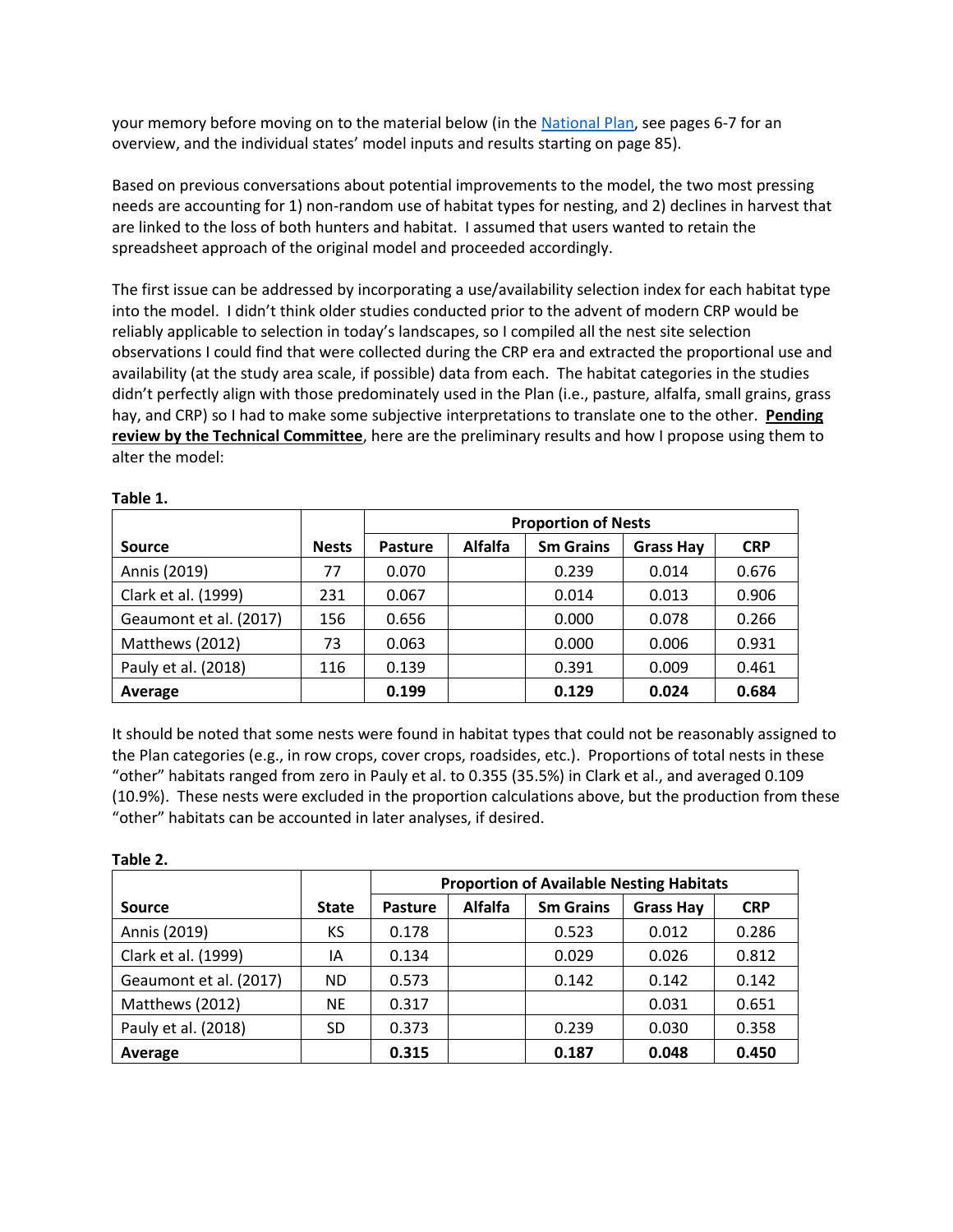The averages shown in Tables 1 and 2 are unweighted, but users can easily weight different studies depending on their perceived relevancy to the landscape they are applying to model to. None of the modern studies seemed to indicate alfalfa was used except perhaps incidentally, so I did not assign any use or availability values to it.

As in the original 2013 model, estimates of habitat-specific nest success are also needed to predict the proportions of birds produced in each habitat; those are below. The Kansas and North Dakota studies found no difference in success among habitats, so the study-wide rate is used for all habitats in those cases. The average shown is unweighted, but again users could weight them by study applicability if desired. All the studies except Geaumont et al. (2017) used radio-tagged hens to find their sample of nests, whereas Geaumont et al. used the chain-drag method to flush hens from nests within experimental habitat blocks, so users might also want to consider methodology when assigning weights. I included the success rates used in the 2013 model for comparison; you'll notice that the more recent rates vary from them somewhat, but nests in CRP still tend to be the most successful.

|                        | <b>Study</b> | <b>Apparent Nest Success</b> |                |                  |                  |            |
|------------------------|--------------|------------------------------|----------------|------------------|------------------|------------|
| Source                 | Years        | <b>Pasture</b>               | <b>Alfalfa</b> | <b>Sm Grains</b> | <b>Grass Hay</b> | <b>CRP</b> |
| Annis (2019)           | 2017-18      | 0.270                        |                | 0.270            | 0.270            | 0.270      |
| Clark et al. (1999)    | 1989-94      | 0.448                        |                | 0.448            | 0.448            | 0.623      |
| Geaumont et al. (2017) | 2006-11      | 0.400                        |                | 0.400            | 0.400            | 0.400      |
| Matthews (2012)        | 2005-06      | 0.314                        |                |                  | 0.314            | 0.508      |
| Pauly et al. (2018)    | 2011-12      | 0.148                        |                | 0.183            | 0.148            | 0.556      |
| Average                |              | 0.316                        |                | 0.325            | 0.316            | 0.471      |
| (2013 Plan values)     |              | 0.100                        | 0.060          | 0.460            | 0.250            | 0.630      |

**Table 3.**

The relative productivity of each habitat across studies can then be derived by multiplying the habitatspecific selection index (i.e., Average P(Nests)/ Average P(Availability)) by its corresponding average nest success value. Dividing each of these resulting values by the value for CRP will then tell you how productive each habitat is relative to CRP on a per-unit basis, and the reciprocal of these ratios tells you how many acres of each habitat you need to equal the productivity of one acre of CRP.

| Table 4.                                    |                |                |                  |                  |            |  |  |  |  |
|---------------------------------------------|----------------|----------------|------------------|------------------|------------|--|--|--|--|
| <b>Estimate</b>                             | <b>Pasture</b> | <b>Alfalfa</b> | <b>Sm Grains</b> | <b>Grass Hay</b> | <b>CRP</b> |  |  |  |  |
| Nest Site Selection (Avg P Use/Avg P Avail) | 0.632          |                | 0.691            | 0.496            | 1.440      |  |  |  |  |
| <b>Average Apparent Nest Success</b>        | 0.316          |                | 0.325            | 0.316            | 0.471      |  |  |  |  |
| Relative Productivity (Selection*Success)   | 0.200          |                | 0.225            | 0.157            | 0.679      |  |  |  |  |
| Per-acre productivity relative to CRP       | 0.294          |                | 0.331            | 0.231            | 1.000      |  |  |  |  |
| CRP acre equivalent values                  | 3.401          |                | 3.020            | 4.332            | 1.000      |  |  |  |  |

As in the 2013 model, when given some set of habitat acreages available in each category and an associated number of harvested birds, you can then estimate the number of harvested birds produced in each habitat. Applying the figures above to a hypothetical landscape with a total of 10,000 acres of nesting habitat of various types and a pheasant harvest of 4,500 birds: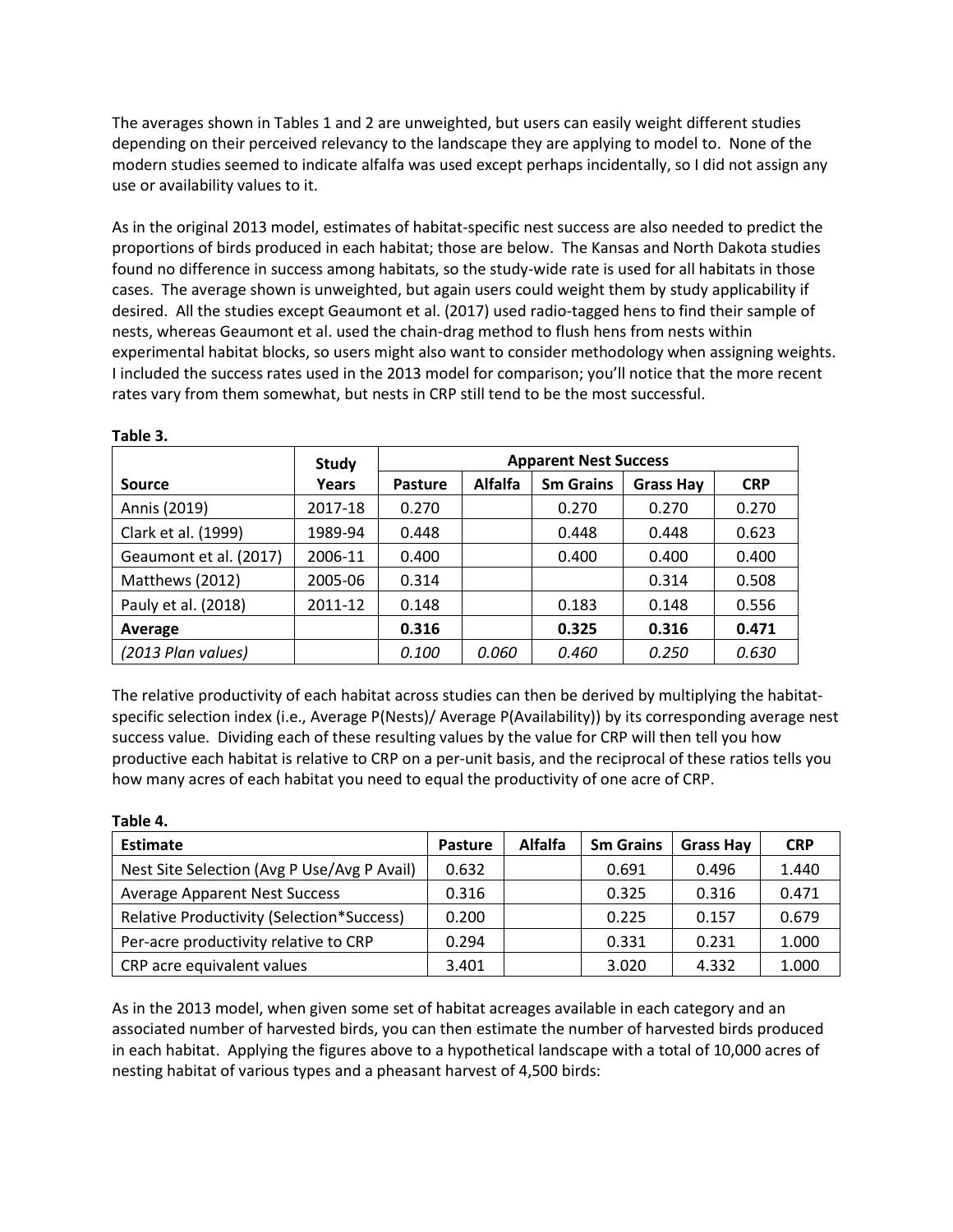| Table 5.                              |                |                |                  |                  |            |            |
|---------------------------------------|----------------|----------------|------------------|------------------|------------|------------|
| <b>Estimate for Example Landscape</b> | <b>Pasture</b> | <b>Alfalfa</b> | <b>Sm Grains</b> | <b>Grass Hay</b> | <b>CRP</b> | <b>Sum</b> |
| Relative Productivity (from Table 4)  | 0.200          |                | 0.225            | 0.157            | 0.679      |            |
| <b>Nesting Habitat Acres</b>          | 5,000          |                | 3,000            | 1,000            | 1,000      | 10,000     |
| Proportion of Available Habitat       | 0.500          |                | 0.300            | 0.100            | 0.100      | 1.000      |
| Relative Production =                 |                |                |                  |                  |            |            |
| Rel Productivity*Prop Avail Habitat   | 0.100          |                | 0.067            | 0.016            | 0.068      | 0.251      |
| Proportion of Production =            |                |                |                  |                  |            |            |
| Rel Prodtn/Sum of Rel Prodtn Values   | 0.398          |                | 0.269            | 0.062            | 0.271      | 1.000      |
| Harvested Birds Produced =            |                |                |                  |                  |            |            |
| Prop of Production*4,500 Tot Harv     | 1,791          |                | 1,210            | 281              | 1,218      | 4,500      |
| Acres Per Harvested Bird Produced     | 2.8            |                | 2.5              | 3.6              | 0.8        |            |
| CRP Acre Equivalent Value (from       |                |                |                  |                  |            |            |
| Table 4)                              | 3.401          |                | 3.020            | 4.332            | 1.000      |            |
| <b>CRP Acre Equivalents =</b>         |                |                |                  |                  |            |            |
| Habitat Acres/CRP Ac Equiv Value      | 1,470          |                | 993              | 231              | 1,000      | 3,695      |

As you can see above, we can estimate that those 10,000 acres of total nesting habitat are equivalent in production value to about 3,700 acres of CRP. This could be a potentially useful way of characterizing both the quantity and quality of a landscape's nesting habitat in a single index, and I'll use this metric later.

But first, your eyes are probably glazed over after staring at all those numbers, so here are some pheasant chicks to rest them on. Aren't they cute!

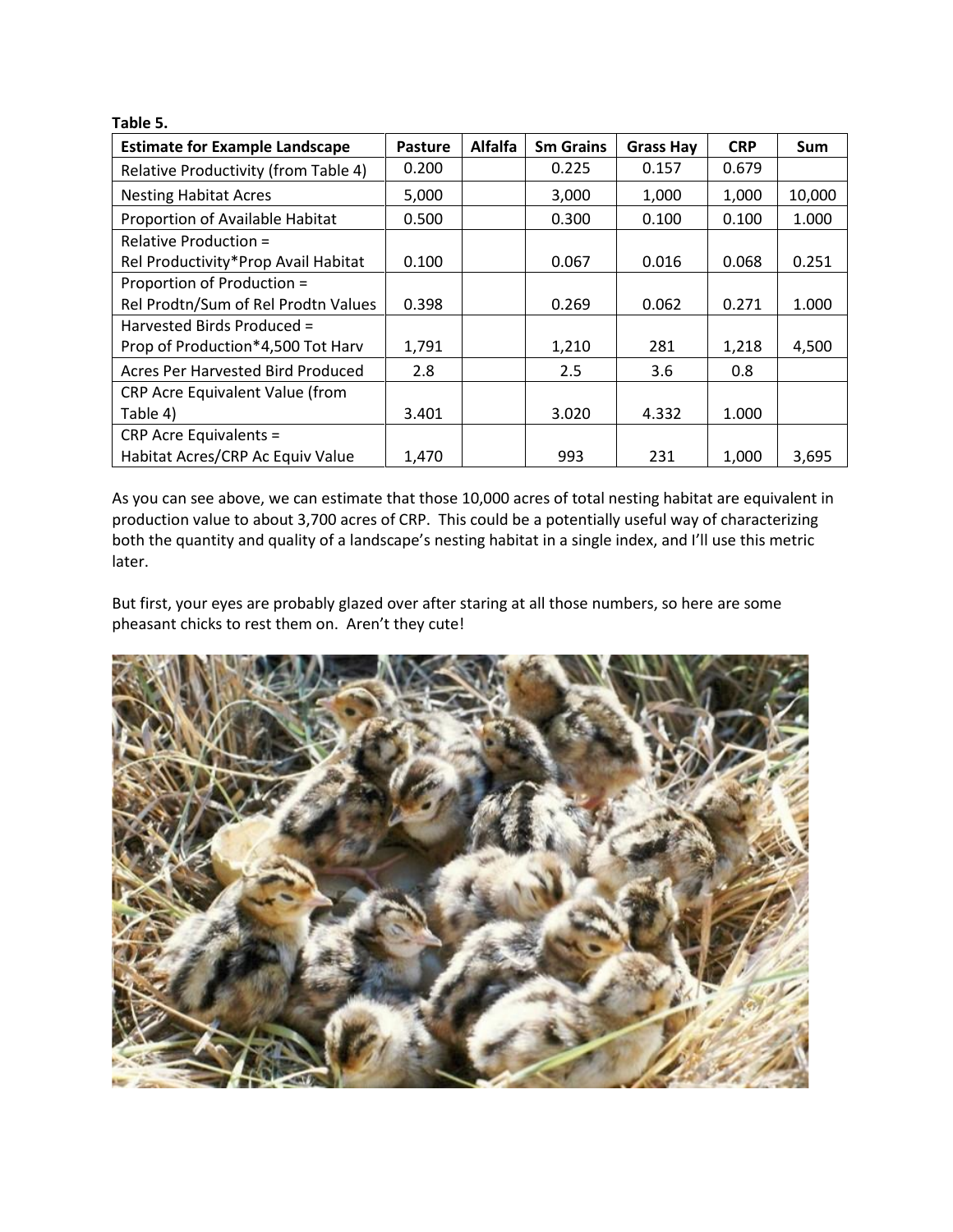Okay, so that's my preliminary way of dealing with issue number one. Issue number two is how to relate a state's acres of habitat to its pheasant abundance, hunter numbers, and harvest using inputs that are relatively unaffected by a trend in hunters. To do this, I propose breaking the process down into three steps: 1) estimate the relationship between a state's habitat acres and some annual index of abundance (not the statewide harvest estimate, but rather harvest per hunter-day, harvest per hunter per season, a summer brood count index, North American Breeding Bird Survey index, etc.); 2) estimate the relationship between the abundance index and statewide hunter numbers; and 3) estimate the relationship between hunter numbers and total harvest. From both policy and R3 perspectives we are much more interested in hunter participation as a key outcome than total harvest, so step three is optional.

Step one starts with extracting data from th[e USDA Quick Stats website](https://quickstats.nass.usda.gov/) to find the number of acres of Plan habitat types present within a state's pheasant range. This sounds straightforward but in fact requires several subjective judgement calls to end up with reasonable estimates of available habitat.

Let's use Nebraska as an example. Pheasants inhabit all its counties, so we can use the annual statewide habitat acreage figures (1990-present) for CRP, small grains (wheat, oats, rye, barley, and flax combined), and grass hay (i.e., total hay excluding alfalfa) from the USDA as a starting point. Pasture acres are only estimated every five years, so I used linear extrapolation to fill in the blanks between estimates – this is the first subjective call. Next, knowing that there are large chunks of Nebraska where pheasants are absent or nearly so, I subjectively estimated the proportion of the statewide acres in each habitat type I thought were likely to be actually available to the pheasant population (1.00, 0.75, 0.60, and 0.15 for CRP, small grains, grass hay, and pasture, respectively). There may be some GIS-based approaches that would yield more rigorous estimates, but if not we might have to rely on the state's expert opinion (aka "guessing") for this. Given that I was unable to reproduce some of the states' available acreage estimates listed in the 2013 Plan from the currently available USDA Quick Stats data, I believe a number of states probably made these ad hoc adjustments to their base USDA data in the original National Plan model, as well.

So that said, below are my estimates of available habitat acres for Nebraska from 2013 to 2017. (These are just for demonstration purposes; John Laux can and should come up with actual estimates for Nebraska when the time comes to do this for real.) The data set relevant to the Plan goes back to 1990, so only a subset is displayed here. The CRP Acre Equivalents are calculated the same as in the last line of Table 5.

|      | <b>Modified USDA Acreage Estimates for Nebraska</b> |                                       |                                    |                               |                                       |
|------|-----------------------------------------------------|---------------------------------------|------------------------------------|-------------------------------|---------------------------------------|
| Year | Pasture<br>(15% of total)                           | <b>Small Grains</b><br>(75% of total) | <b>Grass Hay</b><br>(60% of total) | <b>CRP</b><br>(100% of total) | <b>CRP Acre</b><br><b>Equivalents</b> |
| 2013 | 3,321,646                                           | 1,215,000                             | 1,080,000                          | 887,448                       | 2,515,882                             |
| 2014 | 3,298,679                                           | 1,245,000                             | 1,050,000                          | 843,701                       | 2,468,390                             |
| 2015 | 3,275,712                                           | 1,218,750                             | 1,110,000                          | 785,186                       | 2,408,280                             |
| 2016 | 3,252,745                                           | 1,128,750                             | 1,020,000                          | 781,979                       | 2,347,741                             |
| 2017 | 3,229,778                                           | 922,500                               | 1,080,000                          | 800,378                       | 2,304,944                             |

**Table 6.**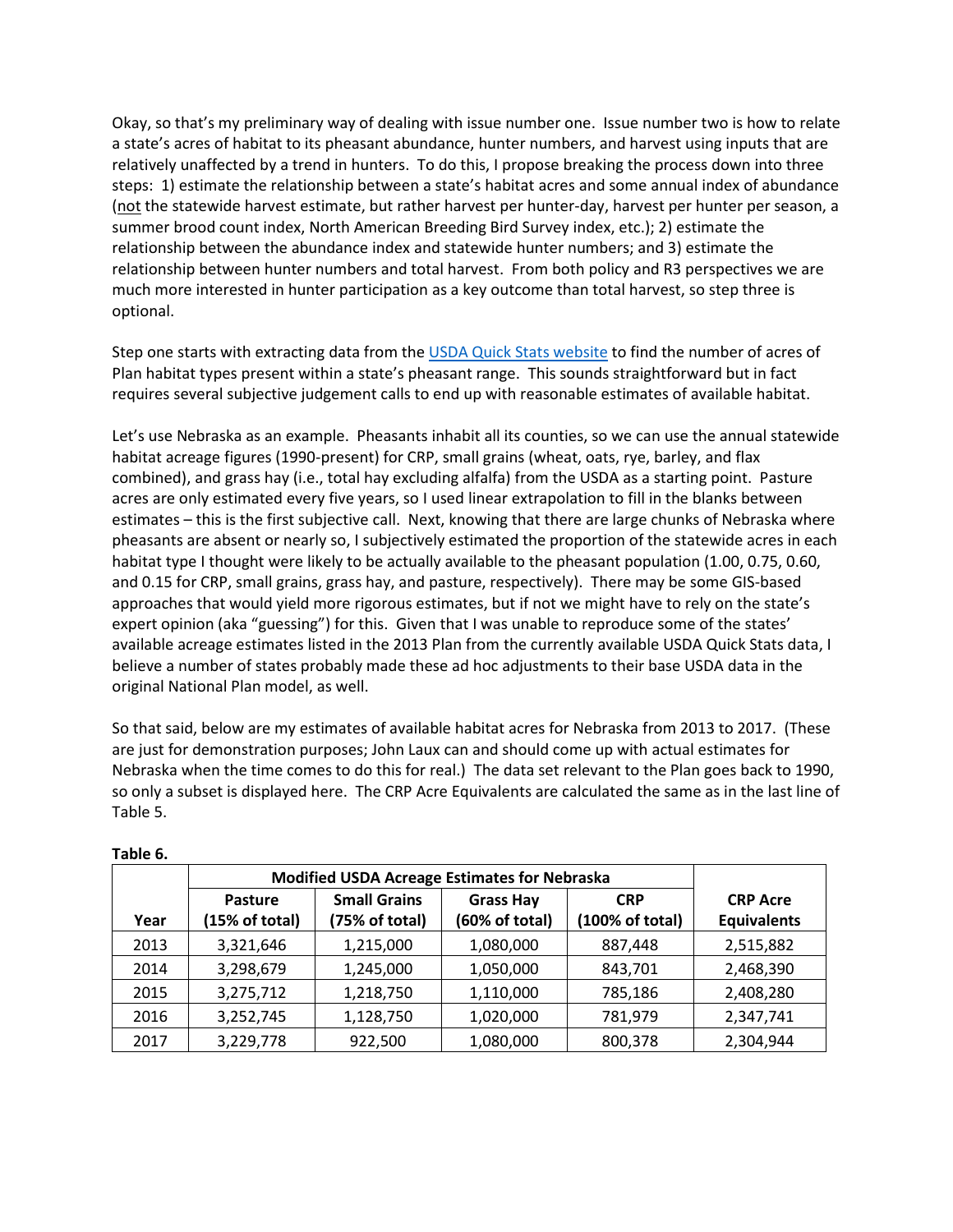I used Nebraska's statewide BBS index as my measure of abundance for this example. For a population goal, I used the average index value during 1995-2004 (the reference period Nebraska chose in the original Plan) and compared it with the most recent 5-year average.



**Figure 1.**

The difference between the recent 5-year average index and the goal is 12.1 BBS units. Before proceeding we can check and make sure there is a relationship between our measures of pheasant and habitat abundance, and indeed it appears there is.



**Figure 2.**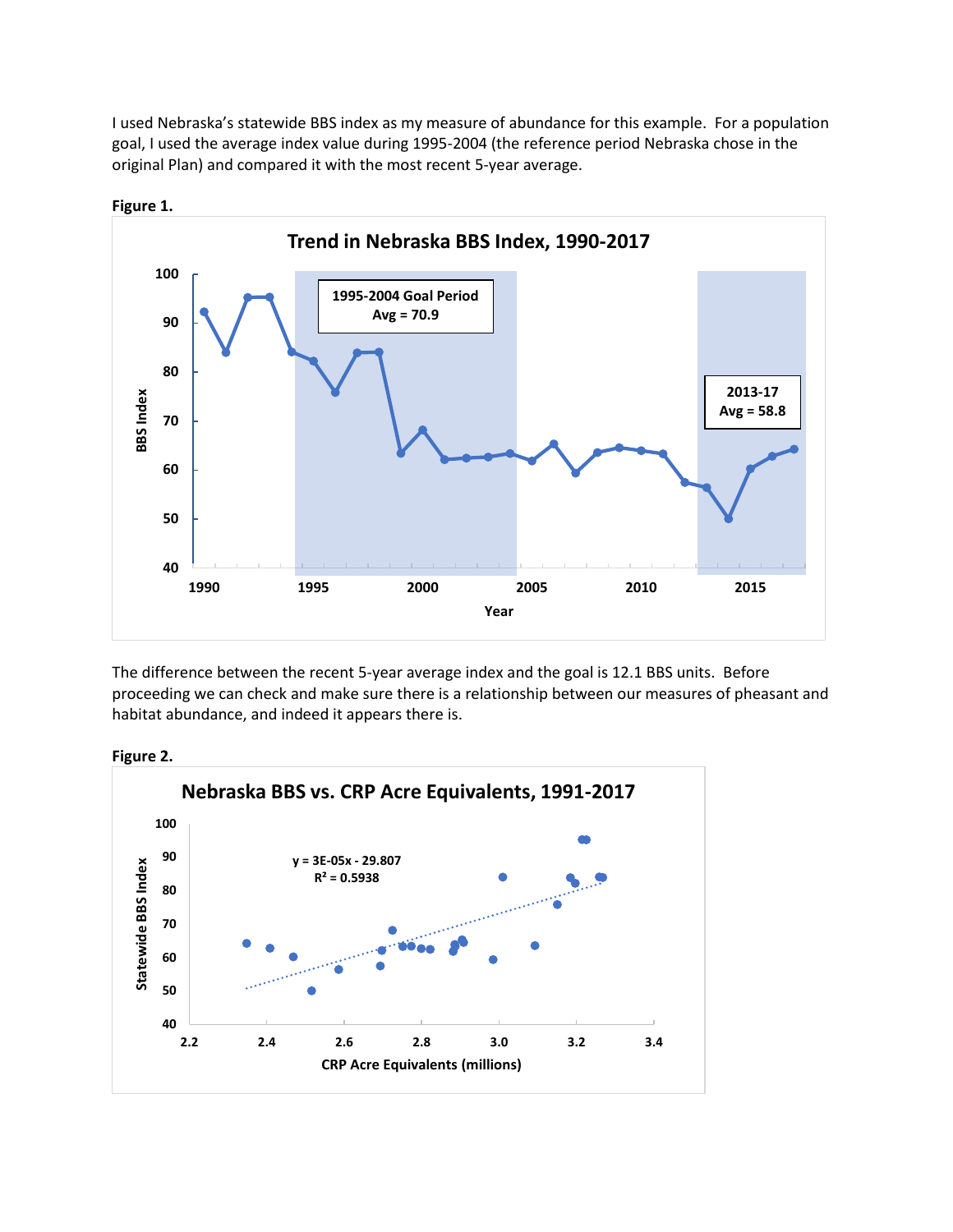There are several ways of estimating how many CRP acre equivalents we need to increase our BBS index by 12.1 units. The easiest would just be to assume we'd get there by returning to the same average habitat values that existed during the 1995-2004 reference period, which was about 2.89 million CRP acre equivalents. The recent 5-year average is about 2.41 million, so we need an additional 0.48 million habitat units to reach our abundance goal.

Another approach would be to use the linear equation in Figure 2 to make the estimate. Using the equation to solve for our average reference and recent abundance levels (70.9 and 58.8) yields an estimated 2.93 million habitat units during the reference period and 2.58 million recently, for a difference of 0.35 million CRP acre equivalents. Deciding which of the two (or more) methods yields the more realistic and preferable estimate is up for discussion.

Determining the relationship between pheasant abundance and hunter participation is more problematic because recent changes in hunter demographics probably make it unstable. Evidence for this can be found by looking at the change in the ratio of abundance to participation over time.



**Figure 3.**

In this case, we might use the recent (2013-17) average in the hunters-per-BBS-unit ratio (564) and multiply it by the additional BBS units (12.1) we need to achieve our abundance goal to estimate the number of hunters we would gain at the goal level (i.e., 564 x 12.1 = 6,824 additional hunters). The average number of pheasants harvested per hunter during the 1995-2004 reference period was 5.67, so these additional hunters might add an estimated 6,824 x 5.67 = 38,692 birds to the harvest at our goal abundance level.

So those are some initial ideas. As with the 2013 Plan model, this approach will no doubt work better for some states than others, so we will need to build in plenty of flexibility to accommodate a range of situations. It would certainly be easier to go over this at an in-person Technical Committee meeting, but that won't be an option for a while. I'll try to set up a Teams call with the Committee soon to start the conversation. In the meantime if you have any comments or alternative approach ideas, please send them my way.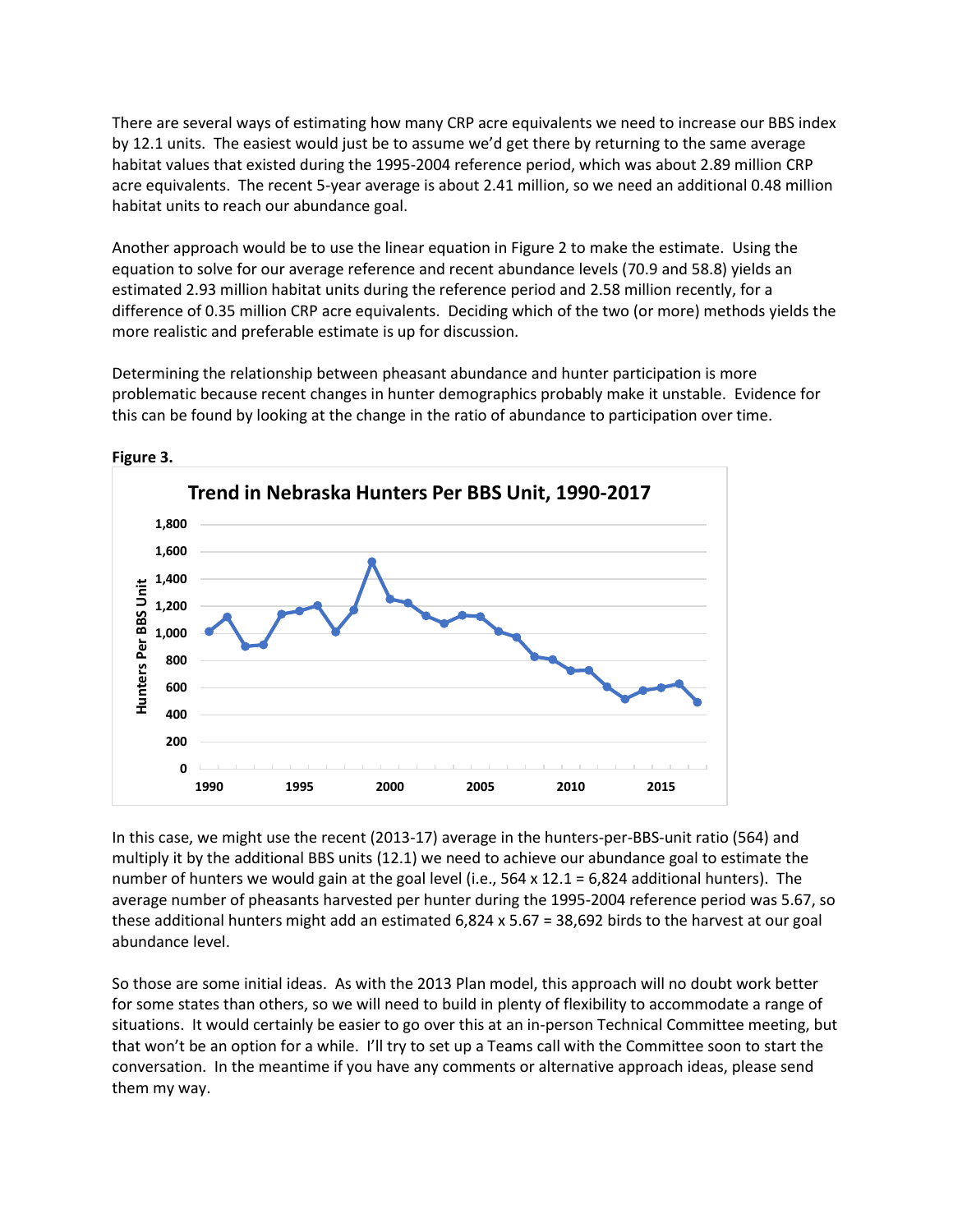#### Literature Cited

- Annis, A. C. 2019. Ring-necked pheasant survival, nest habitat use, and predator occupancy in Kansas spring cover crops. Thesis. Kansas State University, Manhattan. 129pp.
- Clark, W. R., and T. R. Bogenschutz. 1999. Grassland habitat and reproductive success of ring-necked pheasants in northern Iowa. Journal of Field Ornithology 70:380-392.
- Geaumont, B. A., K. K. Sedivec, and C. S. Schauer. 2017. Ring-necked pheasant use of post-Conservation Reserve Program lands. Rangeland Ecology and Management 70:569-575.
- Matthews, T. W. 2009. Productivity and habitat selection of ring-necked pheasants and greater prairiechickens in Nebraska. Thesis. University of Nebraska-Lincoln. 136pp.
- Pauly, B. J., T. J. Runia, A. J. Solem, C. D. Dieter, and K. C. Jensen. 2018. Ring-necked pheasant nest success and habitat selection in central South Dakota. Great Plains Research 28:39-50.

### **Pheasant-relevant Media**

[Iowa DNR conducts pheasant population survey](https://www.kmaland.com/news/iowa-dnr-conducts-pheasant-population-survey/article_9dd12e8a-d345-11ea-a999-9f3c143c0fe1.html) [Iowa's 2020 pheasant nesting outlook posi](https://www.bellevueheraldleader.com/news/iowa-s-2020-pheasant-nesting-outlook-positive-after-mild-winter/article_2acd3716-dbed-11ea-b79e-839912596bdc.html)tive after mild winter [Iowa pheasant, quail, rabbit, dove and partridge harvests](https://kiwaradio.com/sports/pheasant-quail-rabbit-dove-and-partridge-harvest-all-down-in-2019/) all down in 2019 [North Dakota pheasant brood counts up at survey midpoint](https://www.newsdakota.com/2020/08/21/nd-pheasant-brood-counts-up-at-survey-midpoint/) [Michigan pheasant hunting reserve grateful for extended season following COVID shutdown](https://www.cadillacnews.com/news/marion-pheasant-hunting-reserve-grateful-for-extended-season-following-covid-shutdown/article_ef732dbd-c861-56e9-893a-cb149b5ce69f.html)

And other news containing the word "pheasant," in case you missed it...

[Dr. Pheasant dies](https://www.huntingdondailynews.com/obituaries/thomas-ralph-pheasant-m-d/article_0cf56998-2b7a-5426-b01d-ce591251dbdb.html) Two Midget golfers [set personal bests](https://www.thedickinsonpress.com/sports/6631149-Two-Midgets-set-personal-bests) [Golden State Killer ostensibly a pheasant hunter, but](https://www.sfchronicle.com/bayarea/article/Golden-State-Killer-s-wife-speaks-out-I-15502828.php) now wife not so sure

#### **Recent Literature**

- [Sundall, M. 2020. The effect of the neonicotinoid Clothianidin on ring-necked pheasant survival and](https://openprairie.sdstate.edu/cgi/viewcontent.cgi?article=5149&context=etd)  [reproduction. Thesis. South Dakota State University, Brookings.](https://openprairie.sdstate.edu/cgi/viewcontent.cgi?article=5149&context=etd)
- Godar, A. J. 2020. Ring-necked pheasant [population and space use response to landscapes including](https://krex.k-state.edu/dspace/bitstream/handle/2097/40838/AlixandraGodar2020.pdf?sequence=1)  [spring cover crops. Dissertation. Kansas State University, Manhattan.](https://krex.k-state.edu/dspace/bitstream/handle/2097/40838/AlixandraGodar2020.pdf?sequence=1)
- Hall, A. [D. W. 2020. Improving sustainability and monitoring within the UK pheasant release system.](https://ore.exeter.ac.uk/repository/handle/10871/122639)  [Dissertation. University of Exeter, United Kingdom.](https://ore.exeter.ac.uk/repository/handle/10871/122639)
- [Fulton, R. M., and R. M. Fulton. 2020. Common diseases of Michigan gamebirds: a retrospective study.](https://doi.org/10.1637/aviandiseases-D-20-00069)  [Avian Diseases](https://doi.org/10.1637/aviandiseases-D-20-00069) (early view).

[Morrow, M. E. and J. E. Toepfer. 2020. Use of predator-](https://meridian.allenpress.com/jfwm/article/doi/10.3996/112019-JFWM-099/439657/Use-of-Predator-Deterrent-Fences-to-Increase)deterrent fences to increase Attwater's prairie[chicken nest success. Journal of Fish and Wildlife Management](https://meridian.allenpress.com/jfwm/article/doi/10.3996/112019-JFWM-099/439657/Use-of-Predator-Deterrent-Fences-to-Increase) (early view).

[von Essen, E., and M. Allen. 2020. Killing with kindness: when hunters want to let you know they care.](https://doi.org/10.1080/10871209.2020.1800145)  [Human Dimensions of Wildlife](https://doi.org/10.1080/10871209.2020.1800145) (early view).